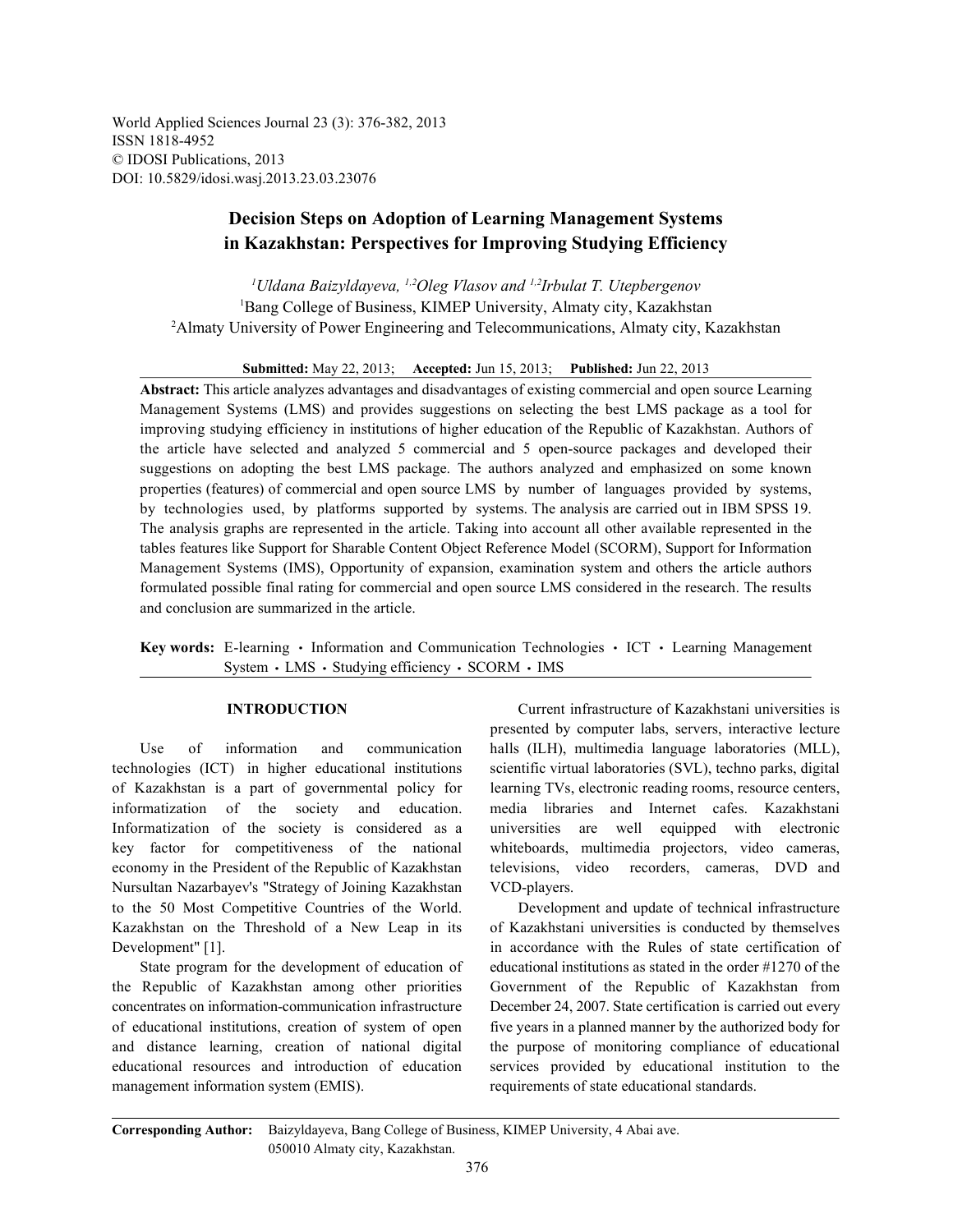Kazakhstan is characterized by widespread access to Gimp, Moodle, Java, JQuery, Apache, Sendmail, MySQL, Internet on the basis of various channels: analog, Squid, Postfix, 7Zip. dedicated, wireless, satellite, cellular, etc. The most common is a dedicated line and broadband Very popular is commercial software from recognized communications. Unique is experience of KazNTU named world leaders: after K.Satpayev with implementation of WAP-based technologies. Operating systems: Microsoft Windows Server

The essential problem is cost of access to Internet. 2003/XP/Vista/Windows 7, UNIX; Even it reduced in recent years by 2-3 times, Internet in • Utilities: WinRAR, WinZip, Nero; Kazakhstan is still too expensive. The perspectives of • Anti-virus software: Dr. Web, Kaspersky, Norton connectedness to Internet will be focused on creation of Antivirus, Panda, Nod 32; Wi-MAX and Wi-Fi zones in local research and • Programming languages/databases: MySQL, educational networks and their subsequent merges and as Prolog, Visual Basic, Borland Delphi, Borland Pascal, alternative introduction of WAP-access technology to C++, C++ Builder, JavaScript, HTML, Adobe Flash, Internet resources via mobile cellular communication. PHP, MSDN;

approved standards for information-communication PhotoShop, CorelDRAW, Maya, Toonboom, infrastructure of universities. Graduate programs of AutoCAD, Windows Media Player, 3dsMax educational informatization are local in nature, regulated • Office software: Microsoft Office, Deform, ABBYY, by local conditions and depend on different financial Adobe Reader, Fine Reader; capabilities of higher education institutions. • VoIP applications, instant messaging, web browsers: Standardization of information-communication Skype, Internet Explorer, Opera, Chrome, Firefox; infrastructure of universities would allow harmonizing . Dictionaries and translators: Izet, Tshmash, PROMT, conditions for using of ICT and efficient collaboration in ABBYY Lingvo. a networked world [2]. Workflow systems: 1C Accounting, Lotus, SAP, etc.

universities and other educational institutions Kazakhstani universities are: includes analysis of current situation with information-communication infrastructure and electronic • Customer Relation Management Systems (CRM) instructional resources in universities of Kazakhstan, • Learning Management Systems (LMS) analyzing potential demand, comparing advantages and  $\bullet$  Content Management Systems (CMS) disadvantages of selected commercial and open source • Interactive Learning Environment Systems (LENS) LMSs, identifying the best solution and providing • Enterprise Resource Planning Systems (ERP) recommendations for implementation in educational • Planning Management Systems (PMS) institutions of Kazakhstan. Testing Systems (TMS) and other.

**Technological Infrastructure of Kazakhstani** All higher education institutions of Kazakhstan have **Universities: Open Source and Commercial Solutions:** their portals and websites. They are informative, Technological infrastructure created in Kazakhstani monitoring or educational in nature. A distinctive feature universities is based on both Open Source and of the leading portals of Kazakhstani universities is their commercial systems, including the world's leading brands. functioning as application software systems implemented

used in universities of Kazakhstan are: RedHat Linux, universities have an extensive electronic infrastructure.

Technological infrastructure of universities in FreeBSD, Gentoo Linux, OpenOffice, Incskape, Toad,

- 
- 
- 
- 
- However, Kazakhstan at the state level did not yet Graphics and multimedia software: BSPlayer, Adobe
	-
	-
	-
	-

**MATERIALS AND METHODS** In universities of Kazakhstan technologies for Research methodology for selecting the best LMS local networks represent a qualitatively new level for package that suits current requirements of Kazakhstani software. The most widespread technologies in sharing and reusing resources through the Internet and

- 
- 
- 
- 
- 
- 
- 

Among the open source systems the most widely in the interactive design environment. Some Kazakhstani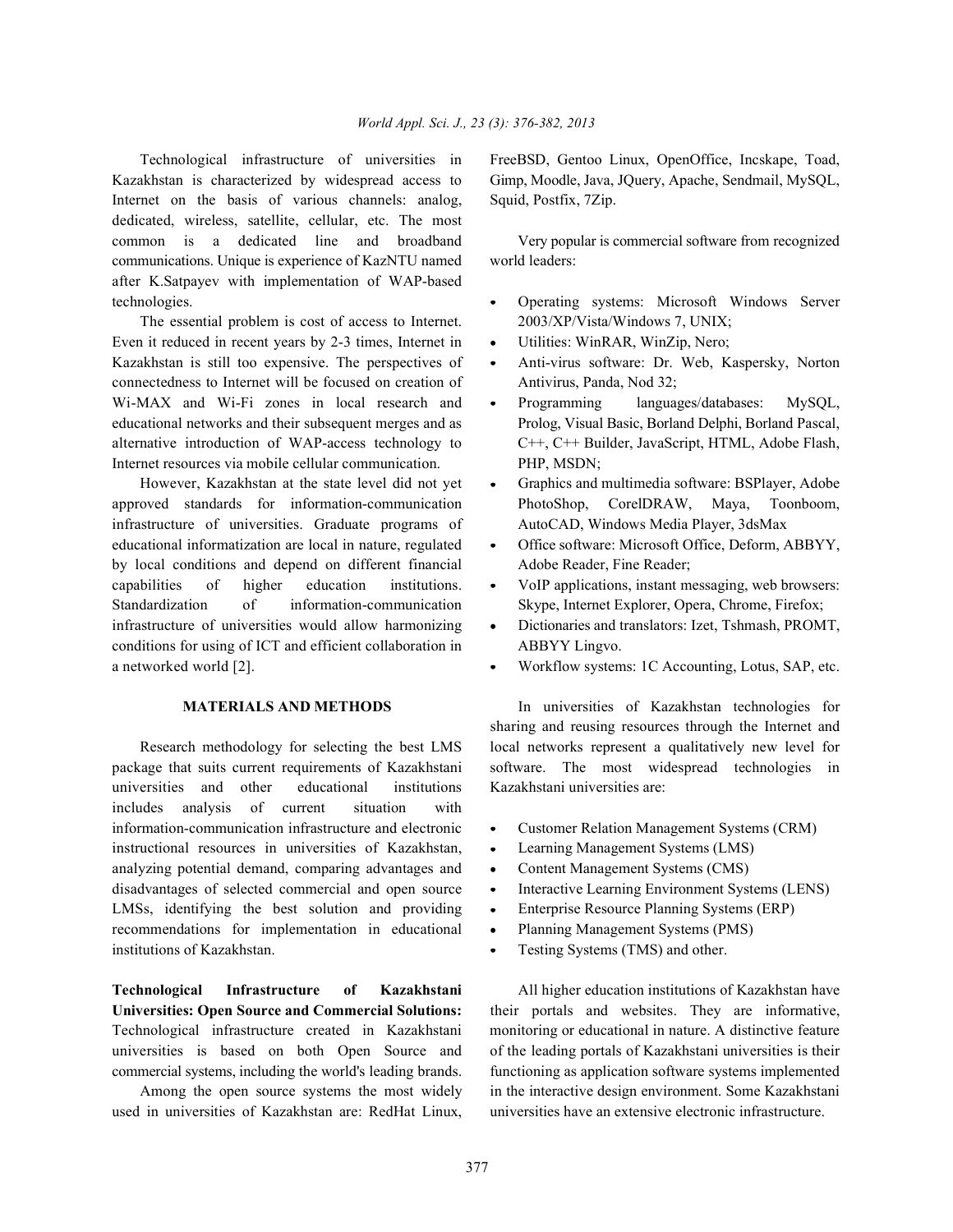hardware infrastructure differs from university to network interaction between academics and students and university. There is a set of common services provided by e-learning. One of the reasons is low preparedness of Kazakhstani universities. Basic services are faculty to educational activities over Internet. communication and navigation. The most common Thus, state policy in the sphere of educational communication services (in decreasing order) are: informatization has become crucial for improvement of questions and answers, letter to the rector, feedback national educational model of the Republic of (message to the site administrator). Kazakhstan. Formation of modern culture of future

educational resources, creation of user interfaces and socio-pedagogical task for Kazakhstan's higher education, creation of new information resources are weakly implemented on the basis of experience gained by the use developed, there are no links to secondary resources. of ICT. Degree of training of competitive specialists Is not provided or not supported automatic replication of determines the level of technological development of the meta-descriptions of primary and secondary information Republic of Kazakhstan, which determines the strategic resources between universities and portal of MES. position of Kazakhstan in the context of the global open Each institution develops its own database, electronic space [1]. catalogs and digital libraries, but there are no Matching educational standards to the new objective interrelations between universities, i.e. no links to conditions, implementation of effective teaching tools, educational resources from other universities. Educational such as LMSs is the prospect for development of higher resources of universities are closed and are only available education in Kazakhstan. to its students and faculty.

done by leading IT companies based on international **Source LMS Platform:** The problem of selecting LMS cooperation and public-private partnerships, as well as by platform on which virtual training environment will be IT specialists of universities. Technical support is organized is critical and depends on many factors: provided by university centers of new technologies in requirements of educational institution, functional education or centers of educational informatization [3-5]. characteristics of LMS platform, users' environment and

learning is related to technologies that can quickly adapt platform. vocational education to the changing needs of society Advantages of commercial software are widely and labor market. MES and Kazakhstani universities have known: in majority they are reliable products with an developed a set of documents, regulating distance appropriate level of user support, regular upgrades and learning in the form of concepts, programs and plans of new versions. action. At present more than 10 Kazakhstani universities However, there are also drawbacks. Commercial have integrated distance learning into their teaching packages are closed platforms in which source code is processes, but this rate is still relatively low. inaccessible to technical support of institution;

and converted their content to web-technologies. possible. The institution has to carry high cost of any Unfortunately large-scale process of educational commercial product, regular payments to extend the informatization with use of digital learning resources in license, as well as for the increased number of users. Kazakhstan did not had a significant impact on change of Open Source solutions are considered as desirable governmental documents regulating university education alternative, especially in the period of cost-cutting – standards, curricula and training programs. The process measures. Open Source LMSs are the most natural choice of updating them is not determined by developments in for educational institutions as its roots lay in idea of ICT. Teaching research in different countries proved that cooperation and the ideology allows combining use of ICT intensifies learning process and at the same talents and experience of plenty of teachers, students, time improves academic performance, both by 3 times and volunteer-programmers in development and perfection of provides personalization of education. educational software products. Moreover, such software

Technological systems, portals, sites, software and Kazakhstan by now has not enough developed

In resource services Search System and indexing of information-communication professionals is an important

Technological support of websites and portals is **Key Factors Affecting Selection of Commercial or Open** Kazakhstan's law "On Education" states that distance available budget to acquire and support the desired

Almost all universities of Kazakhstan have developed therefore even small changes at users' level are not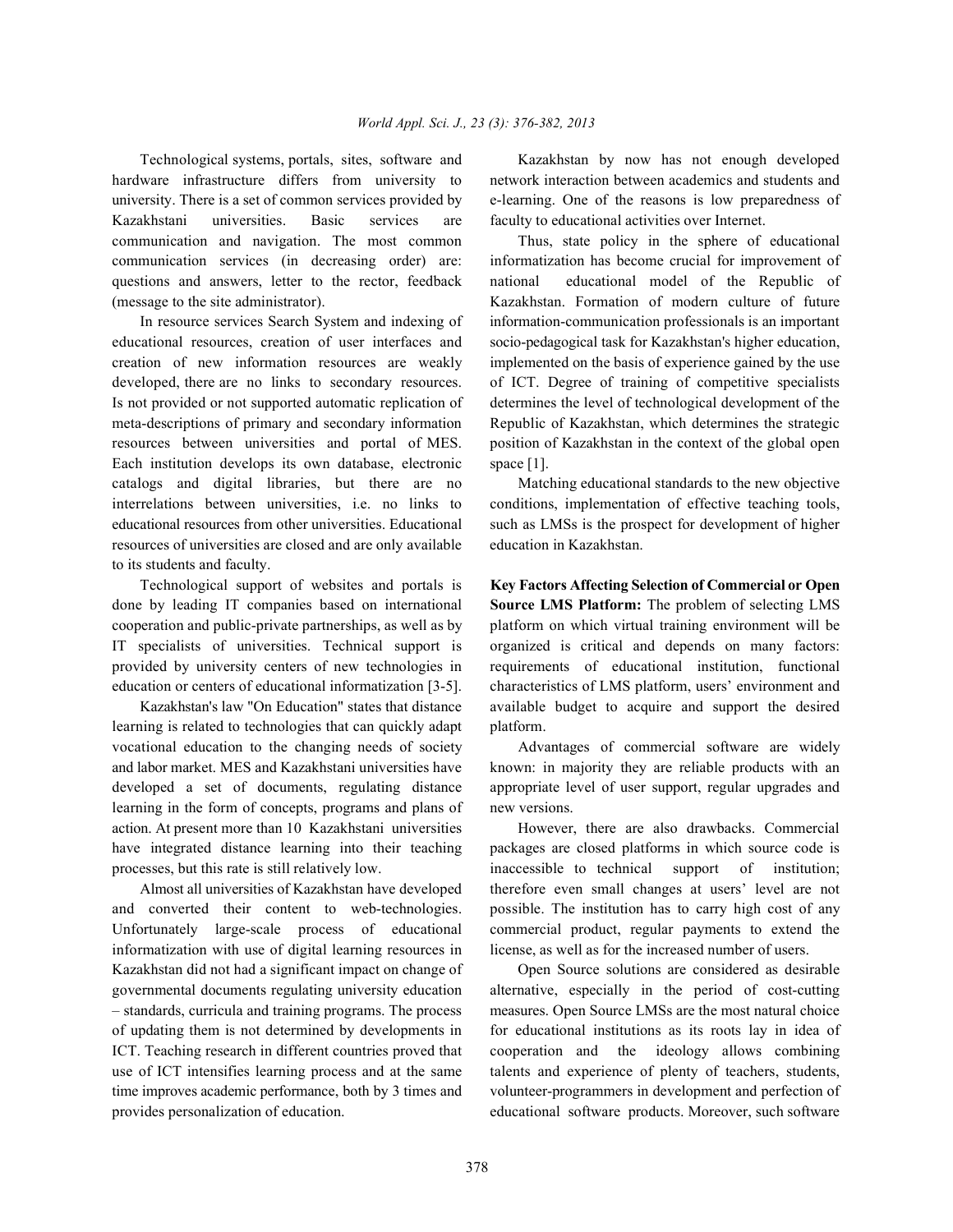

*World Appl. Sci. J., 23 (3): 376-382, 2013*

The LMS Name

Pic. 1: Analysis of LMS on the basis of support of multi-languages



Pic. 2: Analysis of LMS on the basis of support of technologies

be adapted for this or that curriculum. To disadvantages **Source LMSs:** Comparative analysis are made with the of such software can be attributed uncertainty and doubts descriptive statistics tool of IBM SPSS 19 based on the of users towards reliability of programs, as well as features of LMS clustered as commercial and open source problems with accessibility standards [6]. represented in the Pictures 1,2,3.

demand in LMS, as technical infrastructure for their Table 1 for commercial and in the Table 2 for open source implementation considerably improved in recent years. solutions.

can function as a flexible tool focused on training and may **Comparative Analysis of SelectedCommercial and Open**

Kazakhstani universities demonstrate hidden Results of comparative analysis are presented in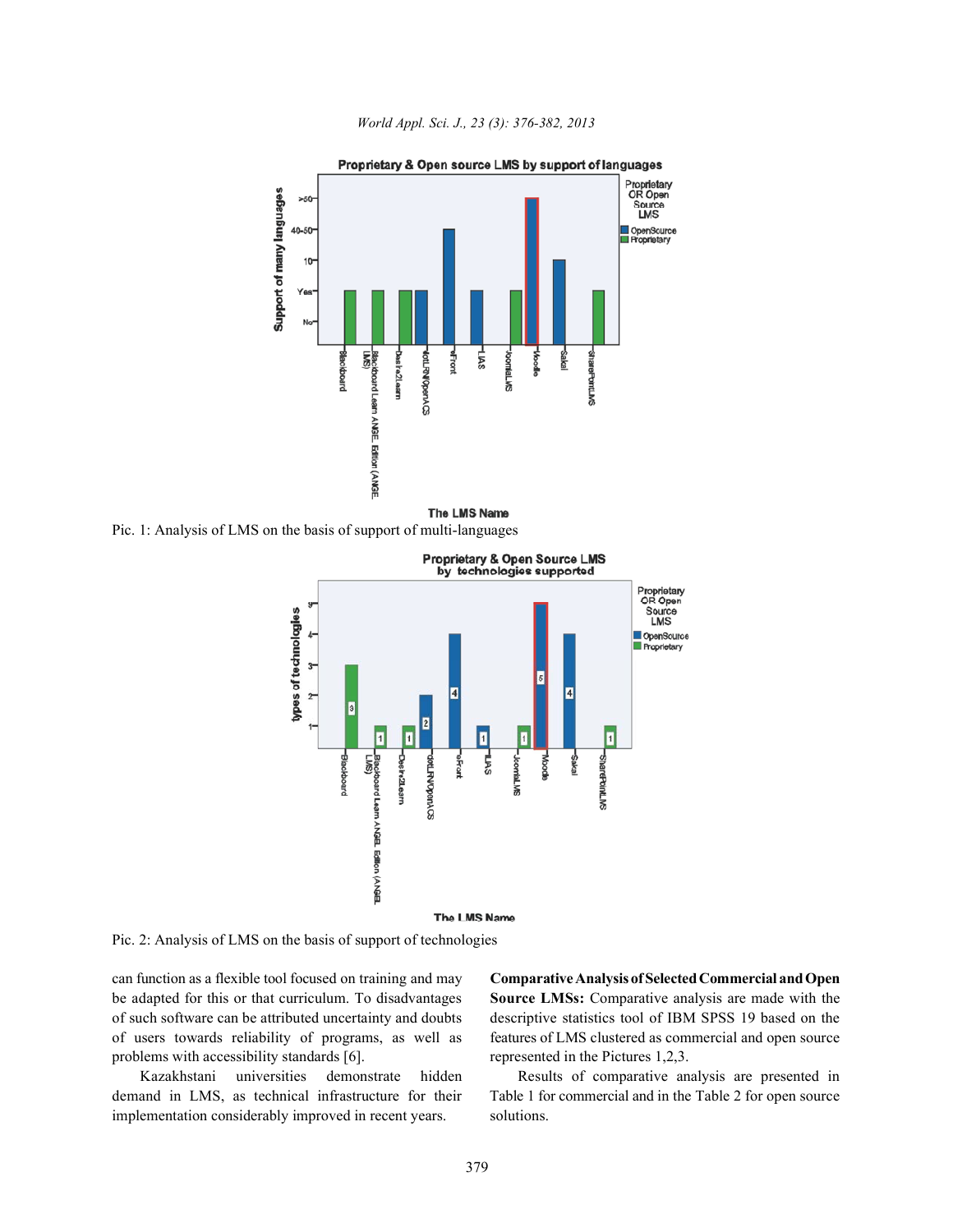*World Appl. Sci. J., 23 (3): 376-382, 2013*



|  |  |  |  |  |  | Pic. 3: Analysis of LMS on the basis of support of different platforms |
|--|--|--|--|--|--|------------------------------------------------------------------------|
|  |  |  |  |  |  |                                                                        |

| Table 1: Comparative Analysis of Proprietary LMSs. |                                            |                                                 |                                                    |                                                 |                                                       |
|----------------------------------------------------|--------------------------------------------|-------------------------------------------------|----------------------------------------------------|-------------------------------------------------|-------------------------------------------------------|
|                                                    | <b>Blackboard Learn ANGEL</b>              |                                                 |                                                    |                                                 |                                                       |
|                                                    | Edition (ANGEL LMS)                        | Blackboard                                      | Desire2Learn                                       | JoomlaLMS                                       | SharePointLMS                                         |
| <b>Final Rating</b>                                | $\sqrt{2}$                                 | $\mathbf{1}$                                    | $\overline{\mathbf{3}}$                            | $\overline{4}$                                  | 5                                                     |
| Current version                                    | 8.0/7.4 (April 2009)                       | 9.1 (April 2010)                                | 10.1(2012)                                         | 1.2.0 (August 29, 2011)                         | 2.0 (April 15, 2009)                                  |
| Type, License, Fee                                 | Proprietary; The standard                  | Proprietary; Annual                             | Proprietary; Initial                               | Proprietary; Yearly                             | Proprietary; Registered                               |
|                                                    | license is based on the                    | license fee is based                            | startup fee. License fees                          | license depending on                            | users based licensing                                 |
|                                                    | number of user accounts                    | on FTE students                                 | are based on either an FTE                         | the number of users                             | model.                                                |
|                                                    | required by an institution.                |                                                 | or per user/enrollment                             |                                                 |                                                       |
|                                                    |                                            |                                                 | depending on the client                            |                                                 |                                                       |
|                                                    |                                            |                                                 | requirements.                                      |                                                 |                                                       |
| Multi-language interface                           | Yes                                        | Yes                                             | Yes                                                | Yes                                             | Yes                                                   |
| Support for Sharable Content Object                | Yes                                        | Yes                                             | Yes                                                | Yes                                             | Yes                                                   |
| Reference Model (SCORM)                            |                                            |                                                 |                                                    |                                                 |                                                       |
| Support for Information                            | Yes                                        | Yes                                             | Yes                                                |                                                 |                                                       |
| Management Systems (IMS)                           |                                            |                                                 |                                                    |                                                 |                                                       |
| Opportunity of expansion                           | Yes, hosted services                       | Yes, hosted services                            | Yes, hosted services                               | Yes, hosted services                            | Yes, hosted services                                  |
| Technologies                                       | MS SQL Server                              | MS SQL Server, MySQL, Wiki                      | MS SQL Server                                      | MySQL                                           | MS SQL Server                                         |
| Platform                                           | Windows, Mac OS                            | Windows, Mac OS, UNIX                           | Windows, Mac OS                                    | Windows, UNIX                                   | Windows                                               |
| <b>Testing System</b>                              | Yes                                        | Yes                                             | Yes                                                | Yes                                             | Yes                                                   |
| Support for external tests                         | Yes                                        | Yes                                             | Yes                                                | Yes                                             | Yes                                                   |
| Restriction on number of users                     | N <sub>0</sub>                             | N <sub>o</sub>                                  | No                                                 | No.                                             | No.                                                   |
| Environment for developing                         | Built-In                                   | Built-In                                        | Built-In                                           | Built-In                                        | Built-In                                              |
| teaching materials                                 |                                            |                                                 |                                                    |                                                 |                                                       |
| <b>Examination System</b>                          |                                            | Tests, tasks, seminars,                         |                                                    |                                                 |                                                       |
|                                                    |                                            | activities at forums,                           |                                                    |                                                 |                                                       |
|                                                    | • Multiple choice                          | instant messages:                               | · Multiple choice                                  | · Multiple choice                               | • Multiple choice                                     |
|                                                    | · Multiple answer                          | · Multiple choice                               | · Multiple answer                                  | · Multiple answer                               | • Multiple answer                                     |
|                                                    | • Matching                                 | • Multiple answer                               | • Matching                                         | • Matching                                      | • Matching                                            |
|                                                    | $\bullet$ Ordering                         | • Matching                                      | $\bullet$ Ordering                                 | $\bullet$ Ordering                              | • Ordering                                            |
|                                                    | • Fill-in the blank                        | $\bullet$ Ordering                              | $\bullet$ Calculated                               | • Jumbled sentence                              | • Jumbled sentence                                    |
|                                                    | • Short answer                             | • Jumbled sentence                              | ● Fill-in the blank                                | $\bullet$ Calculated                            | $\bullet$ Calculated                                  |
|                                                    | • Survey questions                         | $\bullet$ Calculated                            | • Short answer                                     | • Fill-in the blank                             | • Fill-in the blank                                   |
|                                                    | $\bullet$ Essay                            | • Fill-in the blank                             | • Survey questions                                 | • Short answer                                  | • Short answer                                        |
|                                                    | · Questions can contain                    | • Short answer                                  | $\bullet$ Essay                                    | • Survey questions                              | • Survey questions                                    |
|                                                    | other media elements                       | • Survey questions                              | • Ouestions can contain                            | $\bullet$ Essay                                 | $\bullet$ Essay                                       |
|                                                    | (images, videos, audio)                    | $\bullet$ Essay                                 | other media elements                               | • Ouestions can contain                         | • Ouestions can contain                               |
|                                                    | • Custom question types<br>can be defined. | • Ouestions can contain<br>other media elements | (images, videos, audio)<br>• Custom question types | other media elements<br>(images, videos, audio) | other media elements                                  |
|                                                    |                                            |                                                 |                                                    |                                                 | (images, videos, audio)                               |
|                                                    | Personal test banks.                       | (images, videos, audio)                         | can be defined.                                    | Personal test banks.                            | Personal test banks,                                  |
|                                                    | randomization of questions                 | Personal test banks,                            | Personal test banks,                               |                                                 | randomization of questions randomization of questions |
|                                                    |                                            | randomization of                                | randomization of                                   |                                                 |                                                       |
|                                                    |                                            | questions                                       | questions                                          |                                                 |                                                       |
| <b>Reporting System</b>                            | Developed                                  | Developed, constantly develops                  | Developed                                          | Developed                                       | Developed                                             |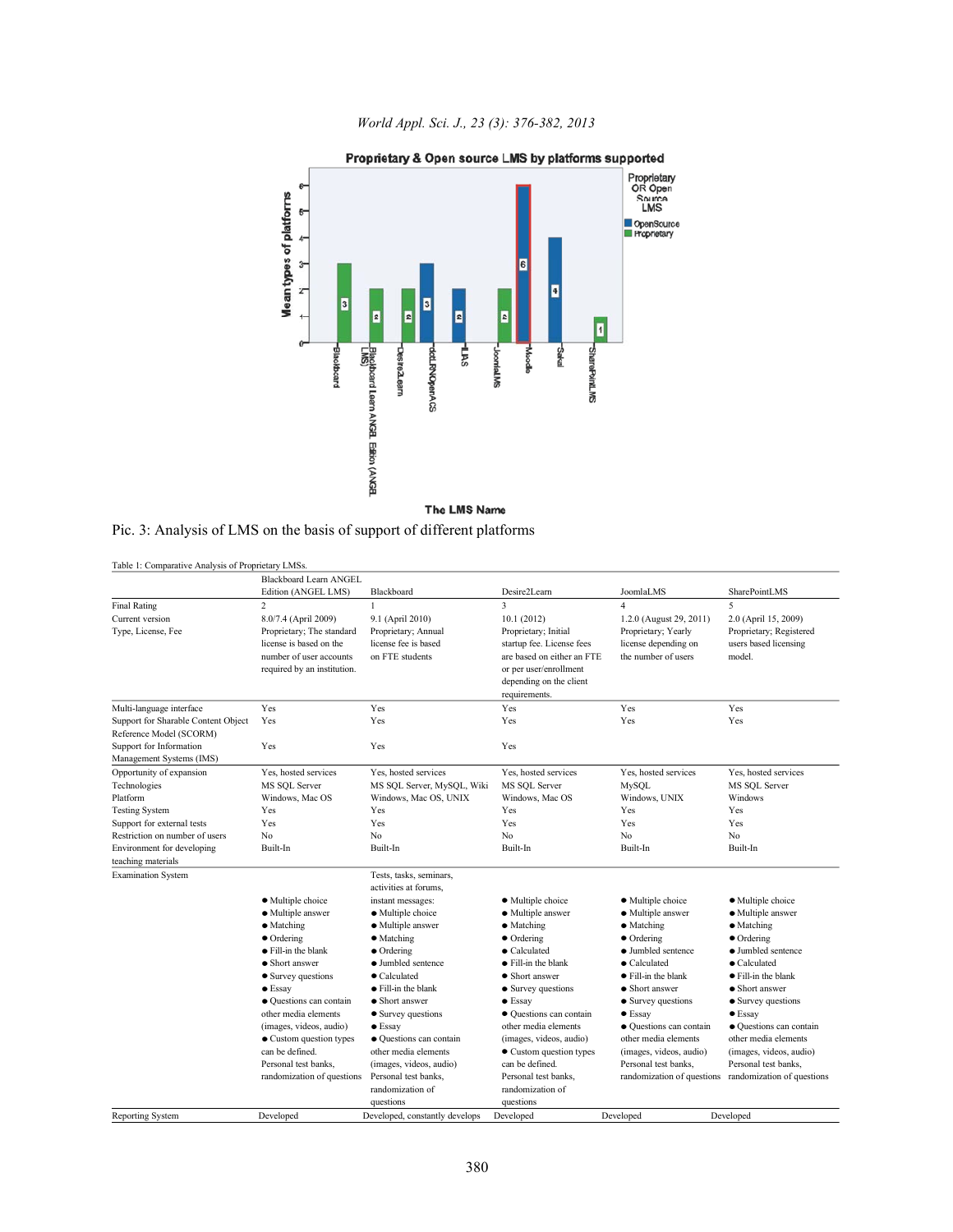| Table 2: Comparative Analysis of Open Source LMSs              |                          |                                       |                          |                                                                                                 |                                     |
|----------------------------------------------------------------|--------------------------|---------------------------------------|--------------------------|-------------------------------------------------------------------------------------------------|-------------------------------------|
|                                                                | dotLRN/OpenACS           | eFront                                | <b>ILIAS</b>             | Moodle                                                                                          | Sakai                               |
| <b>Final Rating</b>                                            | 4                        | 3                                     | 5                        |                                                                                                 | $\overline{c}$                      |
| Current version                                                | 2.4.1 (October 19, 2008) | 3.6.11 (April 24, 2012)               | 4.2.5 (March 29, 2012)   | 2.4.3 (March 18, 2013)                                                                          | 2.9.1 (February 11, 2013)           |
| Type, License                                                  | Open Source, GPL, OSI    | Open Source, CPAL, OSI                | Open Source, GPL, OSI    | Open Source,<br>GNU/GPL v3+, OSI                                                                | Open Source, ECL, OSI               |
| Multi-language interface                                       | Yes                      | Yes (40 languages)                    | Yes                      | Yes (54 languages)                                                                              | Yes (10 languages)                  |
| Support for Sharable Content<br>Object Reference Model (SCORM) | Yes                      | Yes<br>Yes                            |                          | Yes                                                                                             | Yes                                 |
| Support for Information<br>Management Systems (IMS)            | Yes                      | Yes                                   | Yes                      | Yes                                                                                             | Yes                                 |
| Opportunity of expansion                                       | Yes                      | Yes                                   | Yes                      | Yes due to<br>external modules                                                                  | Yes, due to external modules        |
| Technologies                                                   | Oracle, PostGreSQL       | Oracle, MS SOL<br>Server, MySQL, AJAX | <b>MyOL</b>              | Apache, Oracle, MS SOL<br>Server, MySQL, PHP,<br>PostgreSQL, wiki, RSS<br>Feeds, Atom newsfeeds | MySQL, Oracle, wiki, RSS feeds      |
| Platform                                                       | Windows, UNIX, Linux     | Cross-Platform                        | Windows, UNIX            | Windows, Linux, UNIX,<br>Mac OS, FreeBSD,<br>NetWare                                            | Windows, Linux, UNIX,<br>Mac OS     |
| <b>Testing System</b>                                          | Yes                      | Yes                                   | Yes                      | Yes                                                                                             | Yes                                 |
| Support for external tests                                     | Yes                      | Yes                                   | Yes                      | Yes                                                                                             |                                     |
| (Blackboard, WebCT)                                            | Yes                      |                                       |                          |                                                                                                 |                                     |
| Restriction on number of users                                 | No                       | No                                    | N <sub>0</sub>           | N <sub>0</sub>                                                                                  | N <sub>0</sub>                      |
| Environment for developing                                     | Built in                 | Built in                              | Built in                 | Built in                                                                                        | Built in                            |
| teaching materials                                             |                          |                                       |                          |                                                                                                 |                                     |
| <b>Examination System</b>                                      | Tests, tasks, activities | Tests, tasks, activities              | Tests, tasks, activities | Tests, tasks, seminars,<br>activities at forums.<br>instant messages                            | Tests, tasks, activity at<br>forums |
| Reporting System                                               | Developed                | Developed                             | Developed                | Developed, constantly<br>develops                                                               | Developed, constantly<br>develops   |

# *World Appl. Sci. J., 23 (3): 376-382, 2013*

(with "1" being the best). SCORM certified, but there are three levels:

proprietary LMSs currently lead the e-learning market independent control and in the case of incorrect by offering more developed features to its clients. claims, developer can suffer consequences only The disadvantage of such systems is cost that can be a because of degraded public reputation. critical factor for selecting a LMS solution, as many  $\bullet$  Conformity – the middle level. Software developer universities in Kazakhstan have a constrained budget. the tests its products with authorized tools, but there is Therefore, the best solution on proprietary systems still no independent control. market – Blackboard can be recommended only for • Certification – the highest level. Testing of financially solvent educational institutions. conformity is performed by an independent

For LMSs considered for adoption by Kazakhstani authorized institution. universities the following conclusions may be done:

- Open Source LMSs allow solving the same range of level. problems as commercial systems, but universities can From the open source solutions Moodle is the
- on any operational system and with any web Blackboard.
- than for commercial systems. environment.

Second row shows final rating of systems LMSs manufacturers claim that their solutions are

- **CONCLUSIONS** Compliance the lowest level. It is completely in Analysis presented in this article show that products against the standards. There is no competence of software developer to test its
	-
	-

Most of LMS developers now meet only with the first

adapt a selected system to the needs of educational most popular and developed LMS platform used situation. Functionality of some open source systems by more than 63 million of users, which makes it a is identical to its commercial analogues and definite leader. The next best option is Sakai. sometimes even surpasses them. Moodle is still in the process of rapid development and Most of commercial and open source systems many educational institutions find it to be the best are cross-country-platform and can work almost replacement for costly proprietary products, such as

browser. Analysis finally shows that open source LMS TCO for open source systems is significantly less (Moodle) has higher chances for adoption in local